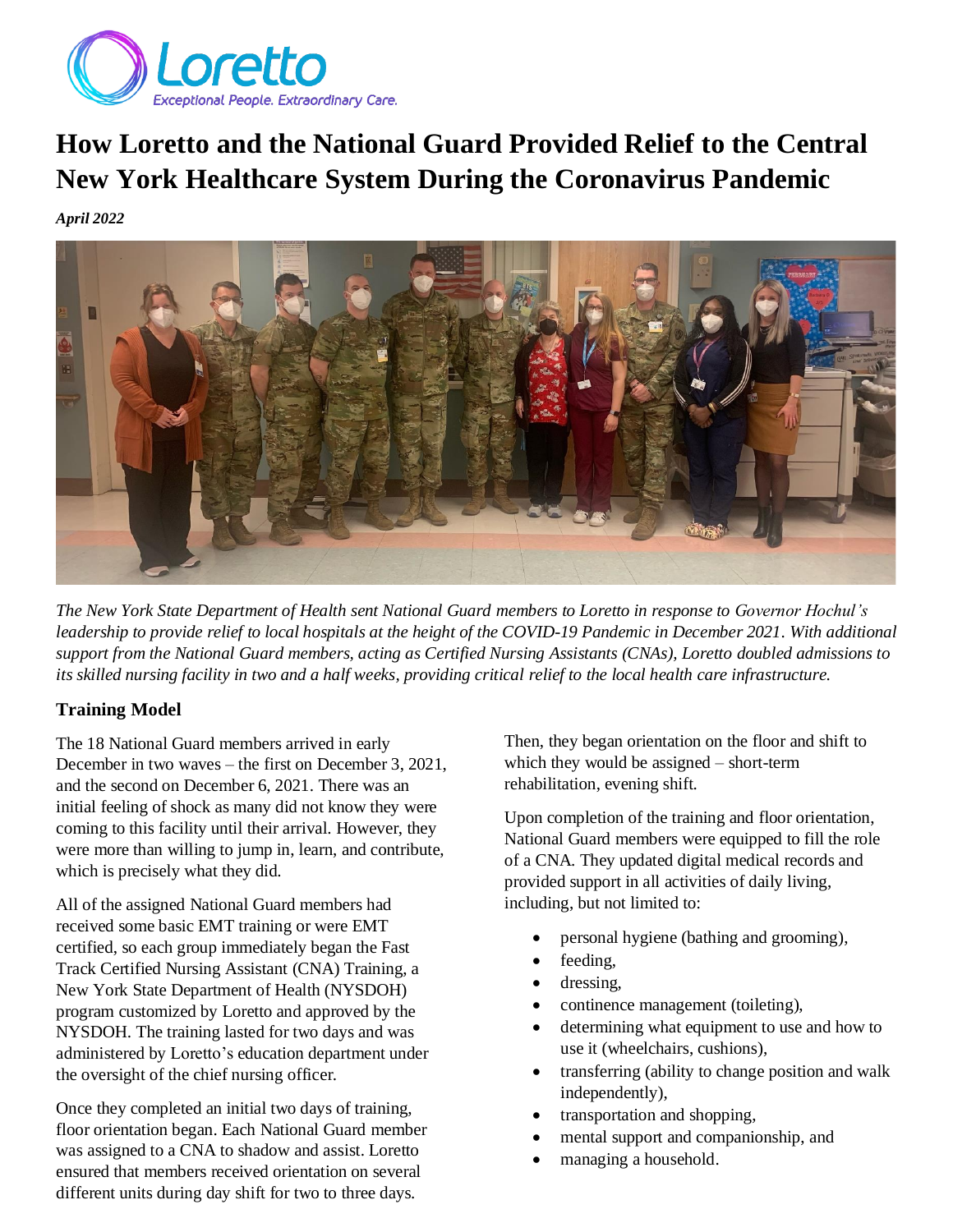# **Deployment**

Initial utilization of all 18 National Guard members in the first two weeks focused specifically on short-term rehabilitation – an area with high patient turnover – during the evening shift. After that, Loretto broke the group of 18 into two teams and deployed the members to other areas. Throughout their deployment, they provided support in short-term rehabilitation and long-term care.

Based on insights from the commanding officer, Loretto utilized the buddy system. Two National Guard members were paired together for effectiveness and to provide a greater level of accountability, as is often done in the military. The buddy system provides accountability to prevent issues from arising and a witness if an incident were to occur. This approach offered additional assurances for both the commanding officer and Loretto, as the NYSDOH has an extensive reporting and investigation process for any misconduct allegations.

Loretto coordinated schedules so that the National Guard could break for meals together as much as possible.

Since seventy-five percent of the National Guard members were Army medics, they needed to travel on weekends for drill training. Loretto actively worked to accommodate this training, as well as time off requests.

The military provided for the National Guard members' basic needs – housing, for those who were not local, and meals. Loretto worked with the commanding officer to determine and provide for any uncovered needs. For example, since most lived in a hotel room during deployment, Loretto provided to-go bags with water, snacks, and Loretto branded cups.

During their rounds, Loretto's supervisors also checked in with the National Guard members to ensure they had everything they needed to fulfill their roles. In addition to fulfilling their CNA duties, the commanding officer also had them complete a daily shift report, which reflected timely feedback on their shift experience.

The overall reaction from Loretto employees and residents was positive. National Guard members were seen as team members, which was good for morale, yet they were a distinct pod within Loretto's team. Residents received notice that the members were coming and would be in uniform. While many of the residents had questions, they seemed to perceive that Loretto was doing all it could to provide the highest quality of care. Specifically, the veteran residents really connected with the National Guard members in a special way.

The National Guard members were originally scheduled to be assigned to Loretto for three to four months, which has since been extended.

### **Results**

As a result of integrating the National Guard members directly into the care team, Loretto was able to open 18 previously closed beds and expand capacity.

During the height of the entire Coronavirus Pandemic, during a two-and-a-half-week period when only one other facility in the entire Central New York region was admitting (restricted to two admissions per day), Loretto admitted 128 individuals. And as of April, Loretto has decanted nearly 400 patients from local hospitals.



# **Unanticipated Challenges**

Despite Loretto's preparation, a few areas proved to be challenging.

- Initial shock For the National Guard members. this assignment is a mandatory activation, and many of them arrived unaware of deployment specifics. Used to going to drill training once per month, now suddenly they were deployed to care for elderly individuals over the winter holidays. It is important to consider their perspective and communicate a mission-based focus so they understand how their deployment provides essential support and relief within a bigger picture. Encouragement and organized, comprehensive training are also vital.
- Fatigues vs. Scrubs Wearing fatigues is required, so the National Guard members did not blend in. This point is important to note because fatigues could be intimidating to some residents. Loretto requested scrubs, and, over time, National Guard members went from full fatigues to scrub tops and fatigue bottoms to wearing full scrubs and soft shoes (all of which had to be military issued).